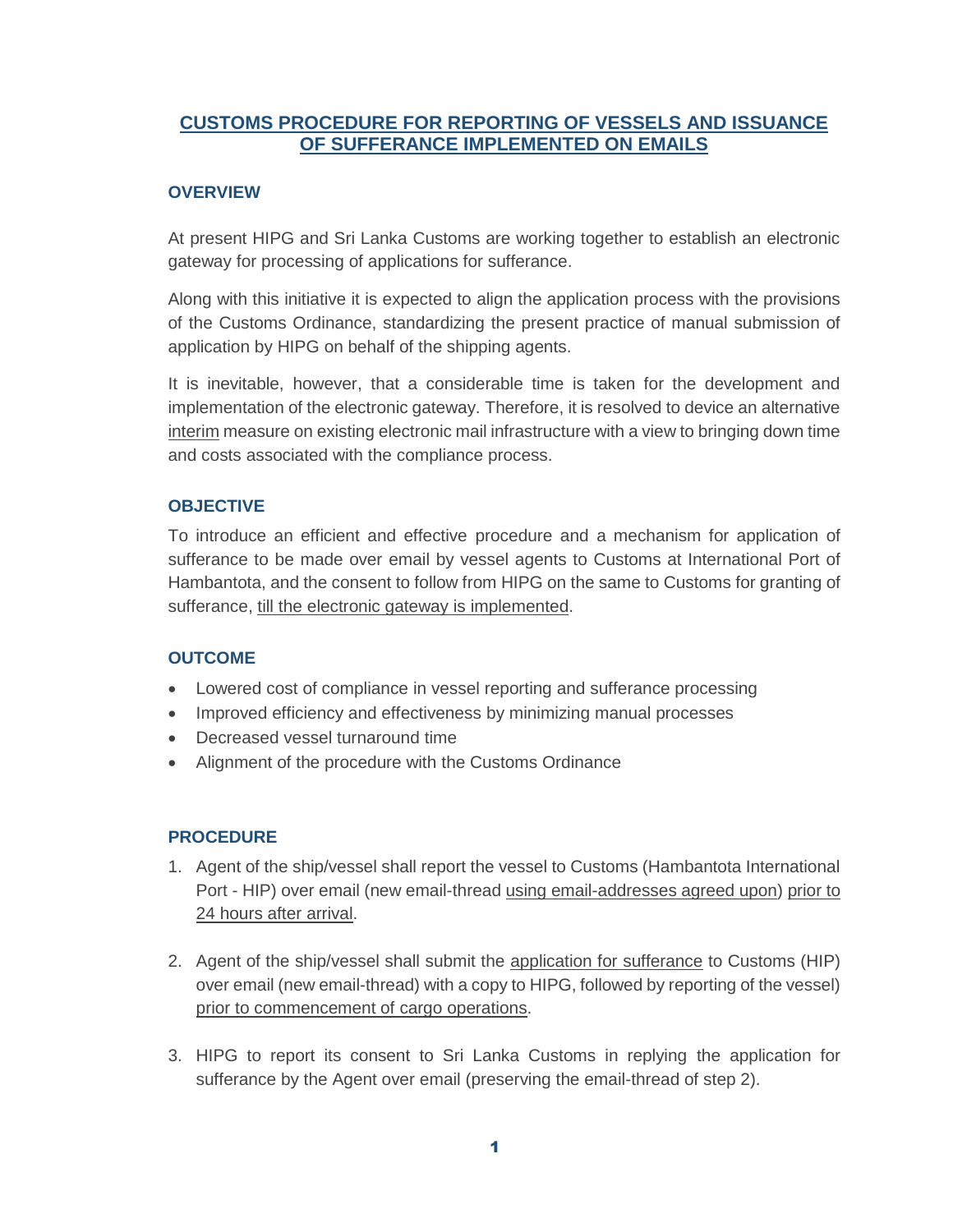- 4. Sri Lanka Customs to grant sufferance over email (preserving the email-thread of step 3) copying to HIPG and the Agent.
- 5. Amendments to any of the reports/application, if any, shall be made without breaking the email conversation (preserving the email-thread).
- 6. Agent shall submit the originals of the vessel report & sufferance application to Customs (HIP) prior to commence cargo operations.

# **E-MAIL ACCOUNTS**

It is important to understand that this mechanism of processing of vessel reporting and sufferance application over e-mails is merely a facilitation with a view to bring down costs and improving efficiency and effectiveness where success depends heavily on the trust and compliance.

E-mails clearly provides simple and very economical platform for all the parties which they can easily adapt on the existing infrastructure, while it is necessary to maintain responsibility and the e-mails to be regarded non-repudiable on the part of all the participants in the system. It is also necessary to keep all the emails safe and secure in the under respective accounts for long as required by law in respect of similar paper documents.

Therefore, all the parties are advised to be aware of their responsibilities and are required to use only the e-mail accounts approved and agreed upon and also to maintain high degree of access security.

It is also helpful to use standardized email addresses for this purpose instead of emails assigned to individual employees by their names, as easy identification of the email address would expidite the whole approval process and avoid possible human errors.

An email address follows the syntax *local-part@domain* and therefore has three parts that is local-part, @ sign, and the domain name. While the domain name represents the company or the organization, local-part is generally used to represent a division, branch, director, partner, or an employee of an organization or even any combination thereof.

In order to make this effort pragmatic and less prone to errors, it is advised to avoid the use only the names of individuals in the local-part of the email addresses allocated for this purpose, as living-entities subject to frequent changes in positions and responsibilities.

Therefore, naming convention suggested below is proposed for this purpose:

#### **If chose not to use personal names**  division@domain

[division.subdivision@domain](mailto:division.subdivision@domain)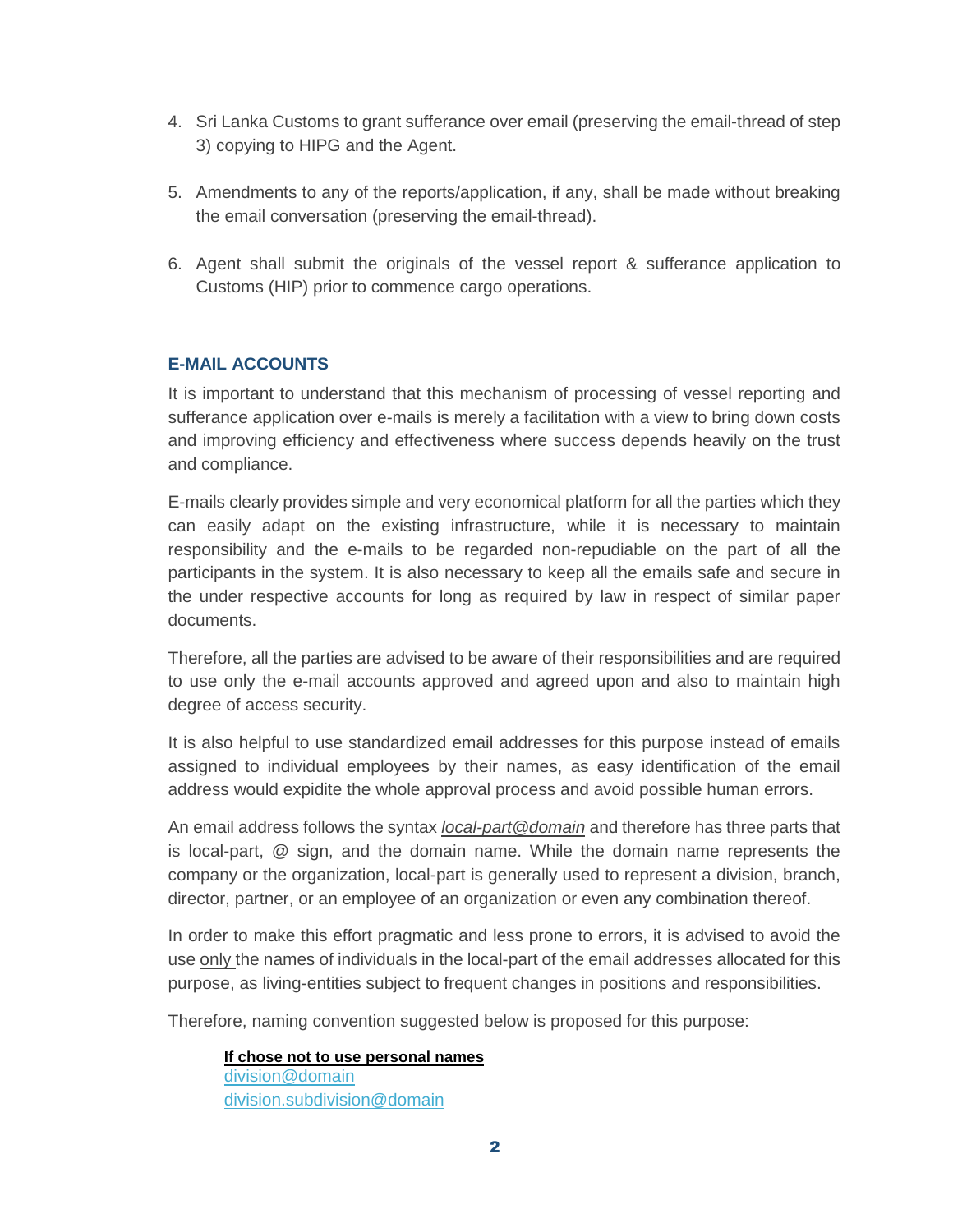[division.subdivision.subsubdivision@domain](mailto:division.subdivision.subsubdivision@domain)

### **If chose to use personal names**

nameoftheperson.division@domain [nameoftheperson.division.subdivision@domain](mailto:nameoftheperson.division.subdivision@domain) [nameoftheperson.division.subdivision.subsubdivision@domain](mailto:nameoftheperson.division.subdivision.subsubdivision@domain)

For example, if the name of the division is operations and the name of the employee responsible for reporting is Nimal Perera, then the email address could take following formats:

### **Examples:**

[nimal.perera.operations@abcdshipping.lk](mailto:nimal.perera.operations@abcdshipping.lk) [nimal.p.ops@abcdshpping.lk](mailto:nimal.p.ops@abcdshpping.lk)

## **NOTICE OF E-MAIL ADDRESSES**

All the parties concerned are required to notify Customs in writing in their company letter heads signed and auth**orized** by respective company Chairman/Managing Director, its intention of using email addresses **and respective email signatures** given therein with a declaration of their commitment and maintain due diligence in all communications extended under this facility.

It is also necessary that any changes to the email-address or addresses are to be notified to Customs forthwith, which is a responsibility of the Chairman/Managing Director of the respective company.

Any misuse of email addresses shall entail liabilities on the parties concerned, in terms of the provisions of the Customs Ordinance.

## **TITLE/SUBJECT OF E-MAILS**

It is also necessary all the emails to follow same subject /title formulating convention for easy reference. Therefore, it is suggested following format:

### **For Reporting of Vessel**

Syntax: Vessel\_name/voyage\_number/RV Example: Prestige Ace/v.0154A/RV

## **For Application of Sufferance**

| Syntax:  | Vessel_name/voyage_number/AS |
|----------|------------------------------|
| Example: | Prestige Ace/v.0154A/AS      |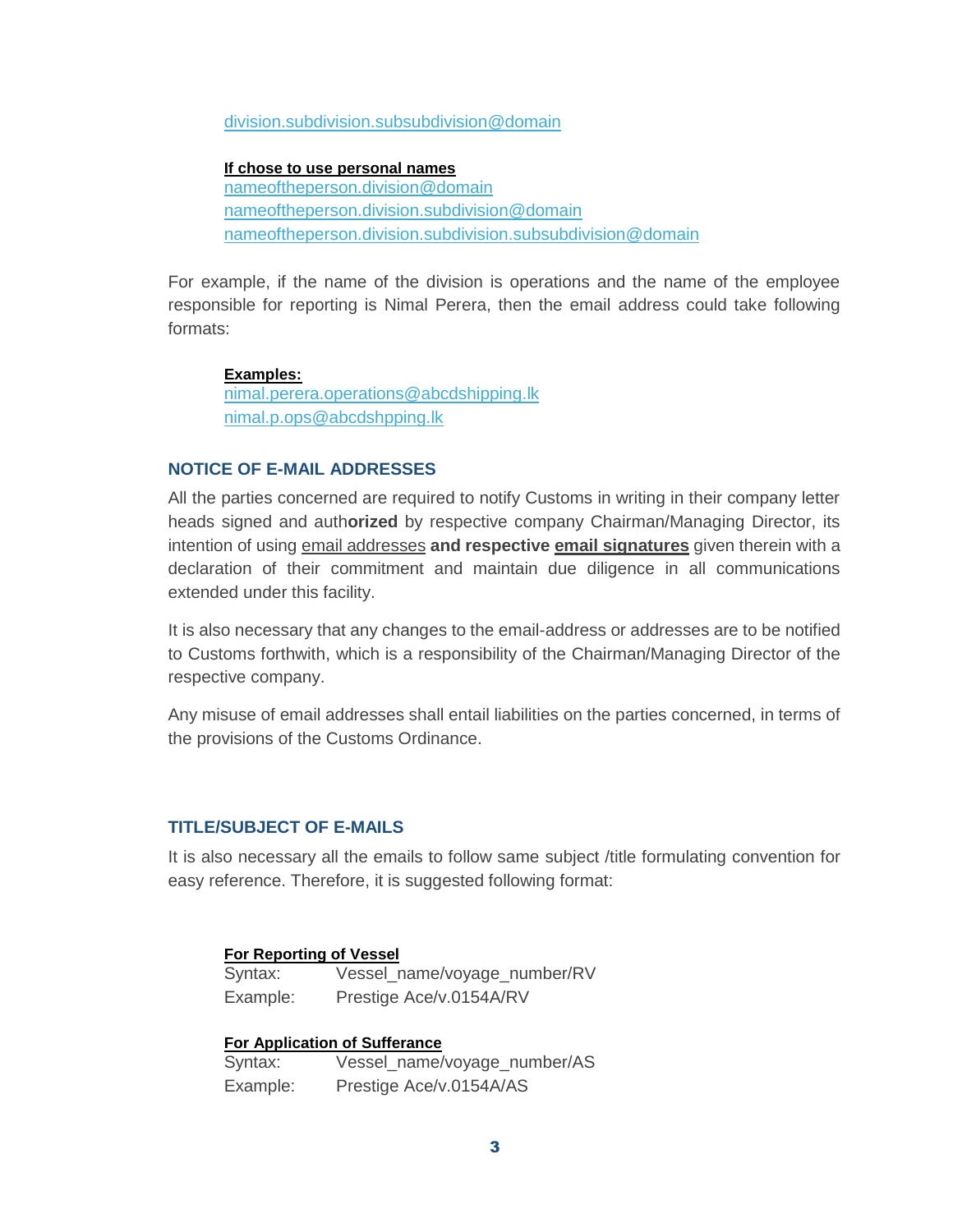## **CUSTOMS EMAIL ADDRESSES**

The email accounts below are available for reporting of vessels and for application of sufferance to shipping agents, port operators, terminal operators and port users.

| Division/Branch | <b>Email address (Hambantota International Port)</b> |
|-----------------|------------------------------------------------------|
| Main Office     | hip@customs.gov.lk                                   |
| Wharf Admin     | wa.hip@customs.gov.lk                                |

## **IMPLEMENTATION**

This edition of the operating procedure shall be treated provisional as it only intends to provide a foundation for a gradual refinement over the time although expected adaptation time could be short.

Therefore, it is sensible to implement this in different phases over the time, it is advisable, initially, that the port/terminal operator to inform only the shipping agents/port users who are willing to contribute and adjust themselves with the above requirements.

Such will not only minimize time and costs associated in conducting awareness programmes but will also provide space for refinements to the procedure minimizing possible unseen risks on the way.

Finally, formal operating procedure to be issued by Customs for wider application, once the procedure is refined and proved to meet the initial objectives and confidence is developed.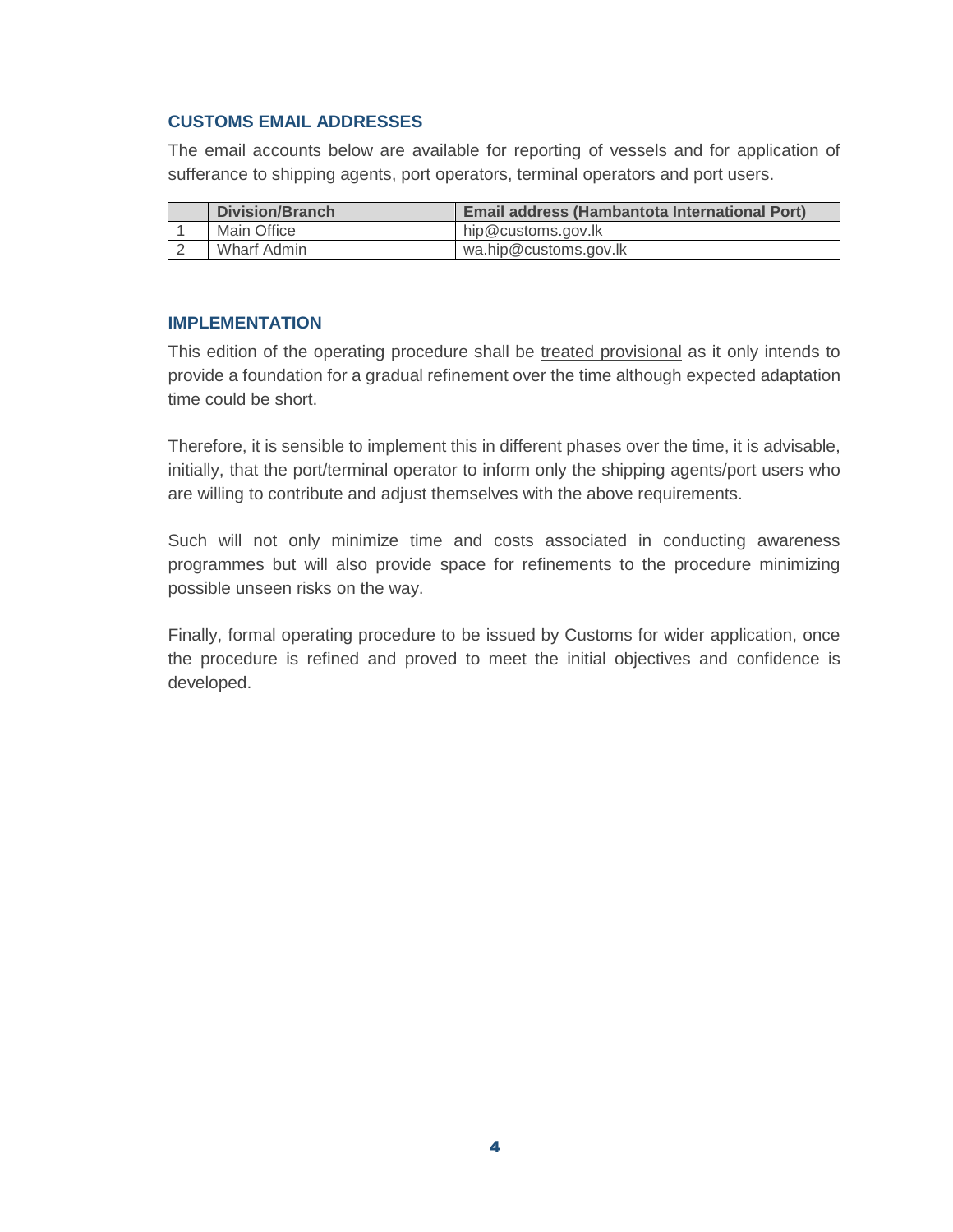## **EMAIL TEMPLATES – FROM VESSEL REPORTING TO SUFFERANCE**

### **Email - Vessel Arrival Report Template**

Director General of Sri Lanka Customs International Port of Hambantota

### **VESSEL ARRIVAL REPORT**

Country of Vessel: SRI LANAKAN Date & Time of Arrival: 26.09.2019 / 0600 HRS

Name of Vessel & Voyage No.: MT LMS LAXAPANA / 003

The arrival of the above vessel with the particulars below is reported for issuance of sufferance upon application for the same. Please acknowledge the receipt of this report.

Last port of loading:<br>
Port of discharge:<br>
Port of discharge:<br>
COLOMBO... Port of discharge: Total gross weight: NIL Total CBM:

| <b>Type</b>                | <b>Description</b> | Quantity   | <b>Units</b> |
|----------------------------|--------------------|------------|--------------|
|                            |                    |            |              |
| Local                      | <b>NIL</b>         |            |              |
|                            |                    |            |              |
|                            |                    |            |              |
| Transshipment              | <b>NIL</b>         |            |              |
|                            |                    |            |              |
| Transit                    |                    |            |              |
|                            | <b>NIL</b>         |            |              |
|                            |                    |            |              |
| Restricted /<br>Controlled | Liquor             | <b>NIL</b> |              |
|                            | Tobacco & products | <b>NIL</b> |              |
|                            | Dangerous goods    | <b>NIL</b> |              |
|                            |                    |            |              |

As the authorized agent of the vessel, I do hereby declare and certify that the information given herein is true and accurate.

Kanishka Jayasekara For MARITIME AGENCIES PVT LTD Contact Number: 0773033816

### **Email - Application for sufferance Template**

Kanishka.jayasekara@advantis.lk Director General of Sri Lanka Customs International Port of Hambantota